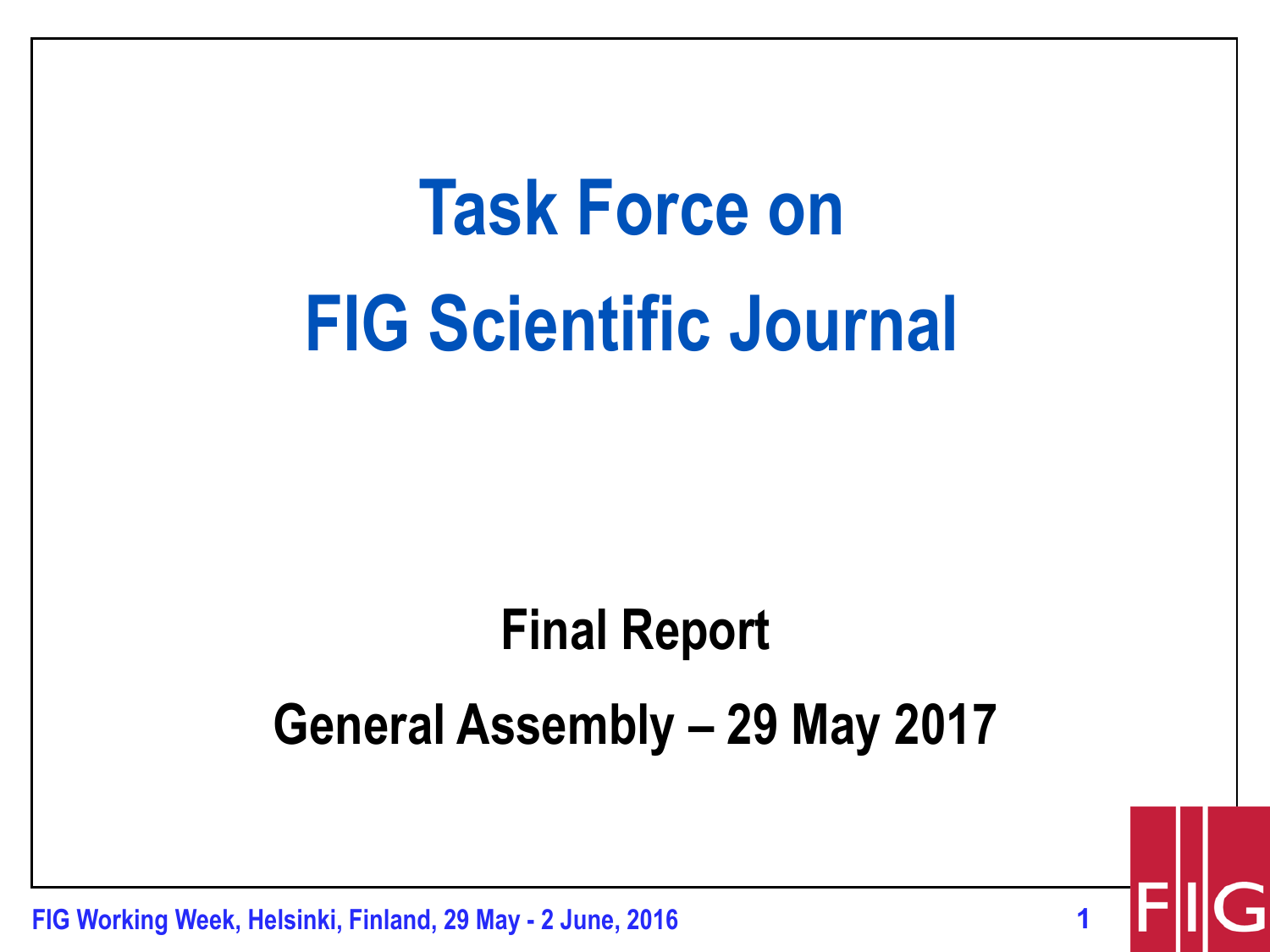### **Participants & Contributers**

#### **In an alphabetic order:**

- **Sagi Dalyot, Israel**
- **Yerach Doytsher, Israel**
- **Yola Georgiadou, the Netherlands**
- **Babis Ioannidis, Greece**
- **Alojz Kopacik, Slovakia**
- **Chrit Lemmen, the Netherlands**
- **Jonathan Li, Canada**
- **Raluca Manea, Romania**
- **Paul van der Molen, the Netherlands**
- **Hartmut Müller, Germany**
- **Michael J. Olsen, United States**
- **Frances Plimmer, United Kingdom**
- **Abbas Rajabifard, Australia**
- **Volker Schwieger, Germany**
- **Mohsen Kalantari Soltanieh, Australia**
- **Walter Timo de Vries, Germany**
- **Kauko Viitanen, Finland**
- **Jaap A. Zevenbergen, the Netherlands**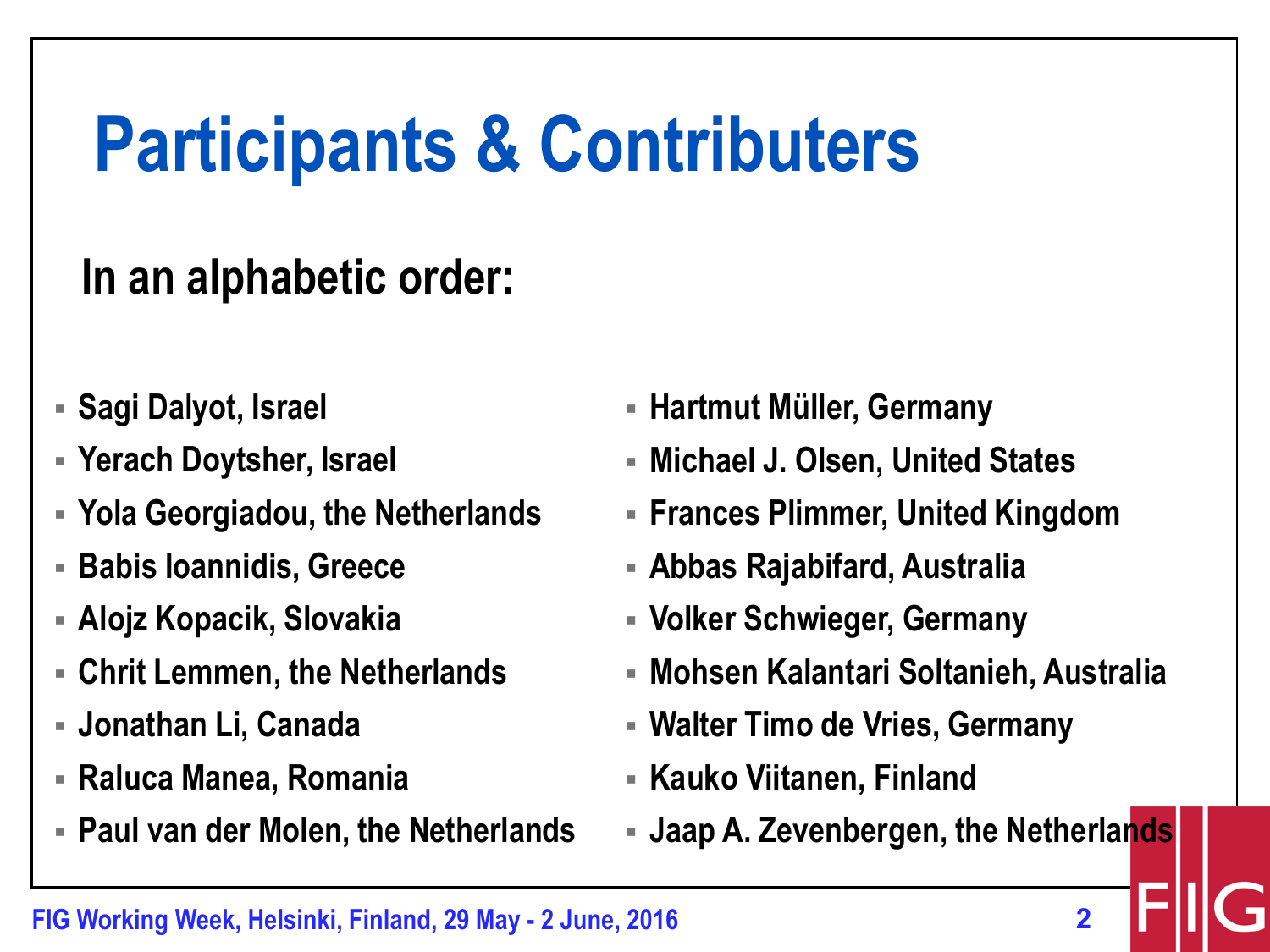## **Background**

- **The existing peer-review process for papers sent to FIG's annual conventions (working weeks and congresses) has not yet produced the desired results:** 
	- **The level of review is not consistent - as some reviewers are not strict enough about the level of review; papers of inferior standard pass the filtering process and are accepted**
	- **The current process does not benefit members of the academia since their accepted publications under FIG are not quoted in the citation databases of peer-reviewed literature**
- **The 2015 GA had established the Task Force**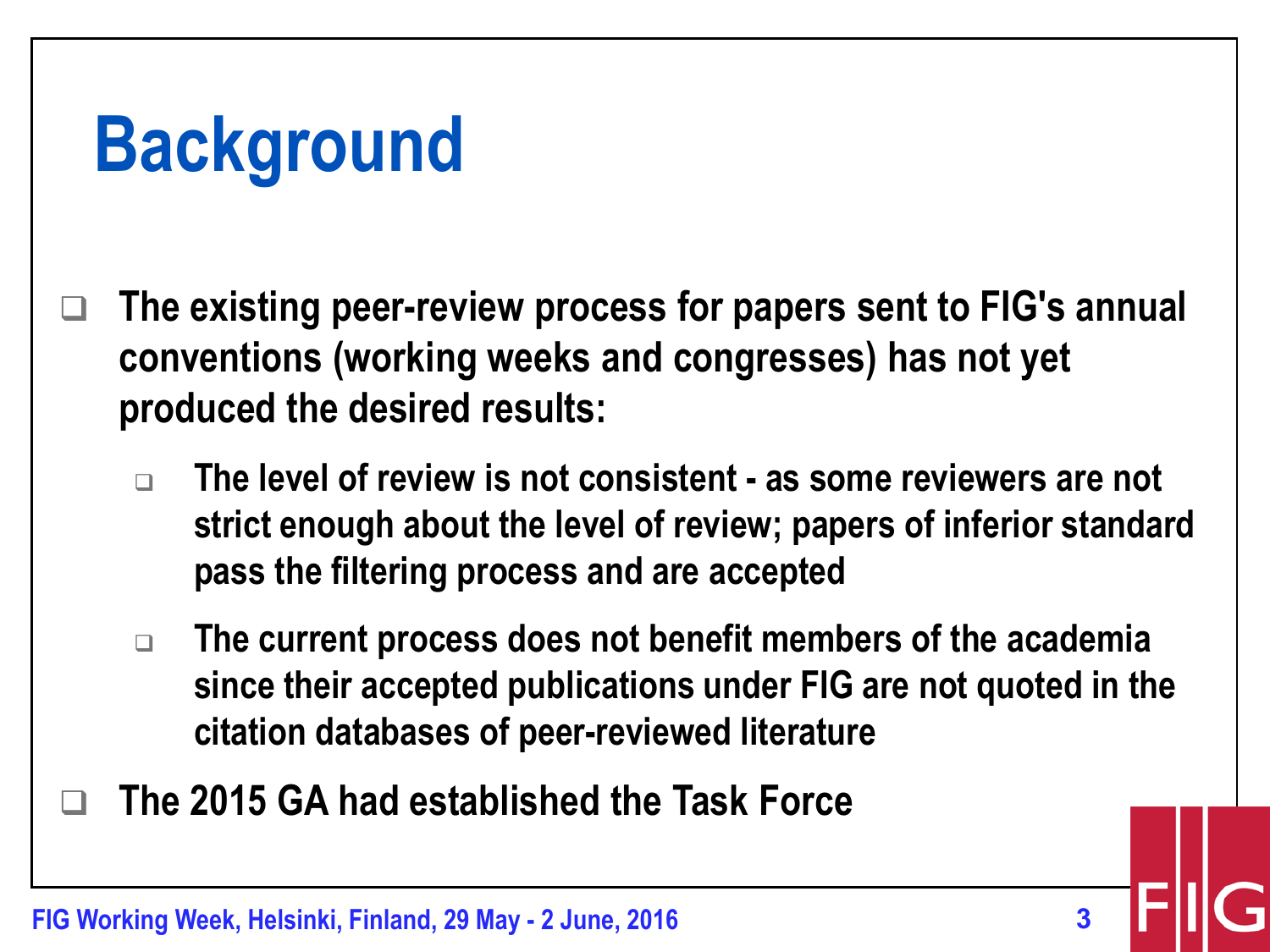## **Two Options were Considered**

- **Establishing a new scientific FIG journal with all its implications –**
- **Establish an editorial board (editor-in-chief & associate-editors)**
- **Initiating a printing/publishing mechanism**
- **Get the approval of leading citation databases to index our journal**
- **Collaborating with existing geomatics journals (or publishers)**
	- **Establish an editorial board (editor-in-chief & associate-editors)**
	- **Carry out the reviewing process within FIG**
	- **Publish our papers in these journals**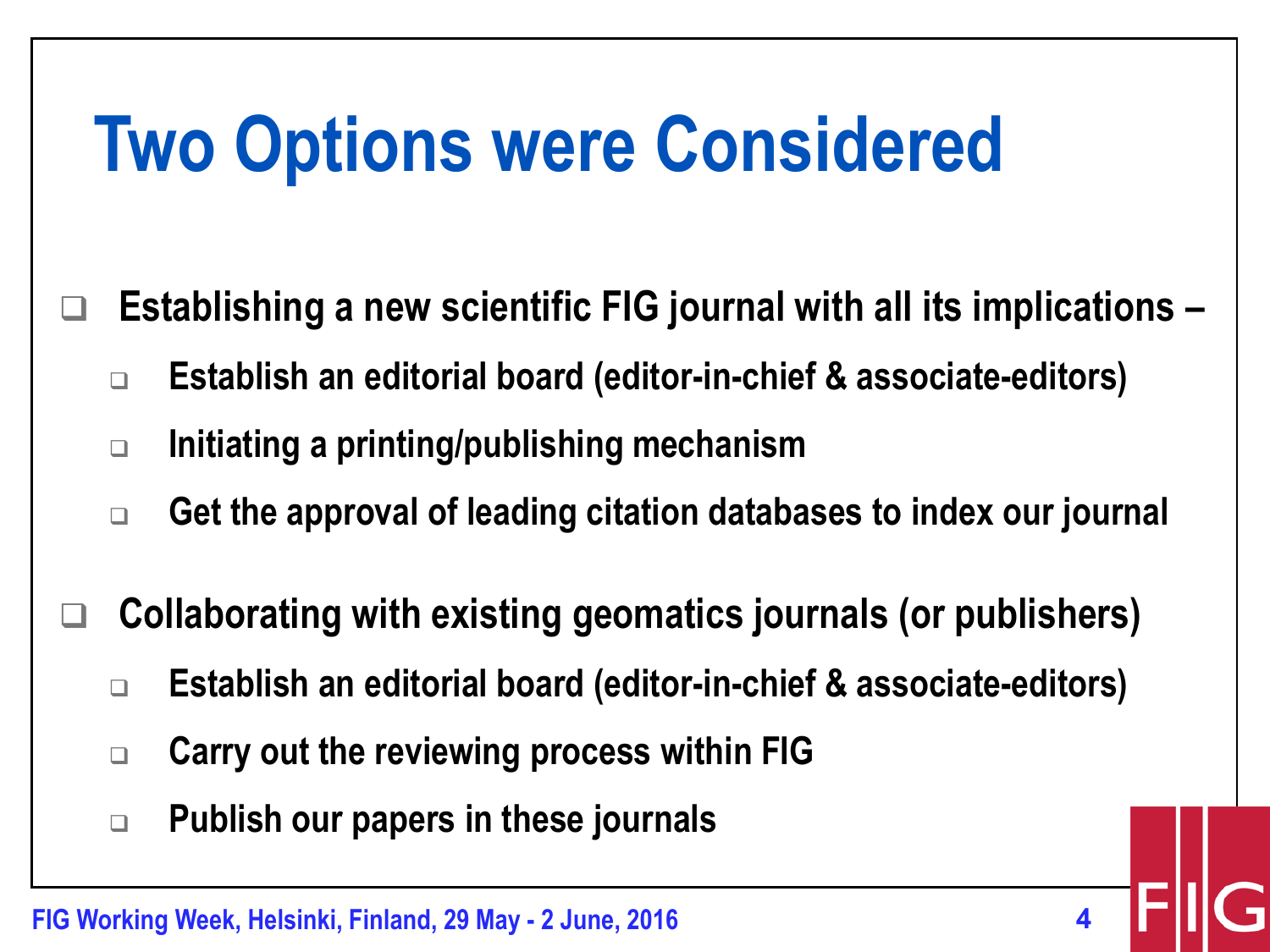#### **A new FIG Journal**

- **FIG covers too many topics to be included in one journal**
- **A scientific (FIG) journal which is not focusing on a specific topic might prevent potential readers to use it**
- **The Impact Factor of a journal is dependent on its number of readers (number of citations of its papers)**
- **A regular journal with 3-4 issues a year requires at least ~ 30-50 accepted papers per year**
- **Based on the current number of submitted (and accepted) papers in the full-peer-review channel to our annual events – this is not a reachable target**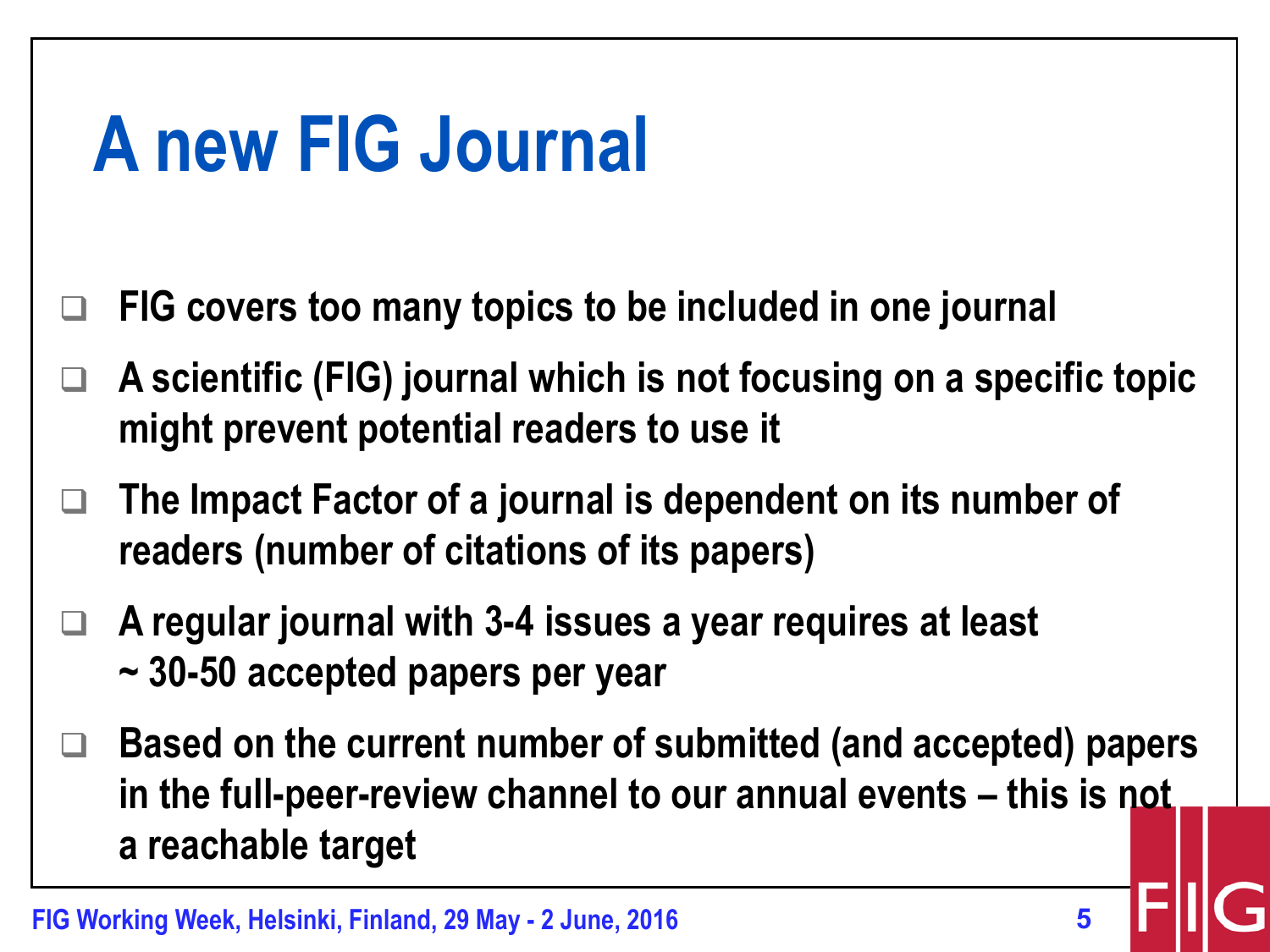#### **The Alternative Solution**

#### **Collaborating with existing journals**

- **To establish an international editorial board with leading figures (academic professors as well as high-level professionals).**
- **The peer-review process to be carried out by the editorial board, will be rigorous with high scientific and/or professional standards.**
- **The peer-review process will be transparent to these journals.**
- **These journals will accept (adopt) our peer-review-process without applying their additional peer-review process.**
- **The accepted papers will be published in these journals (as special issues or within their regular issues).**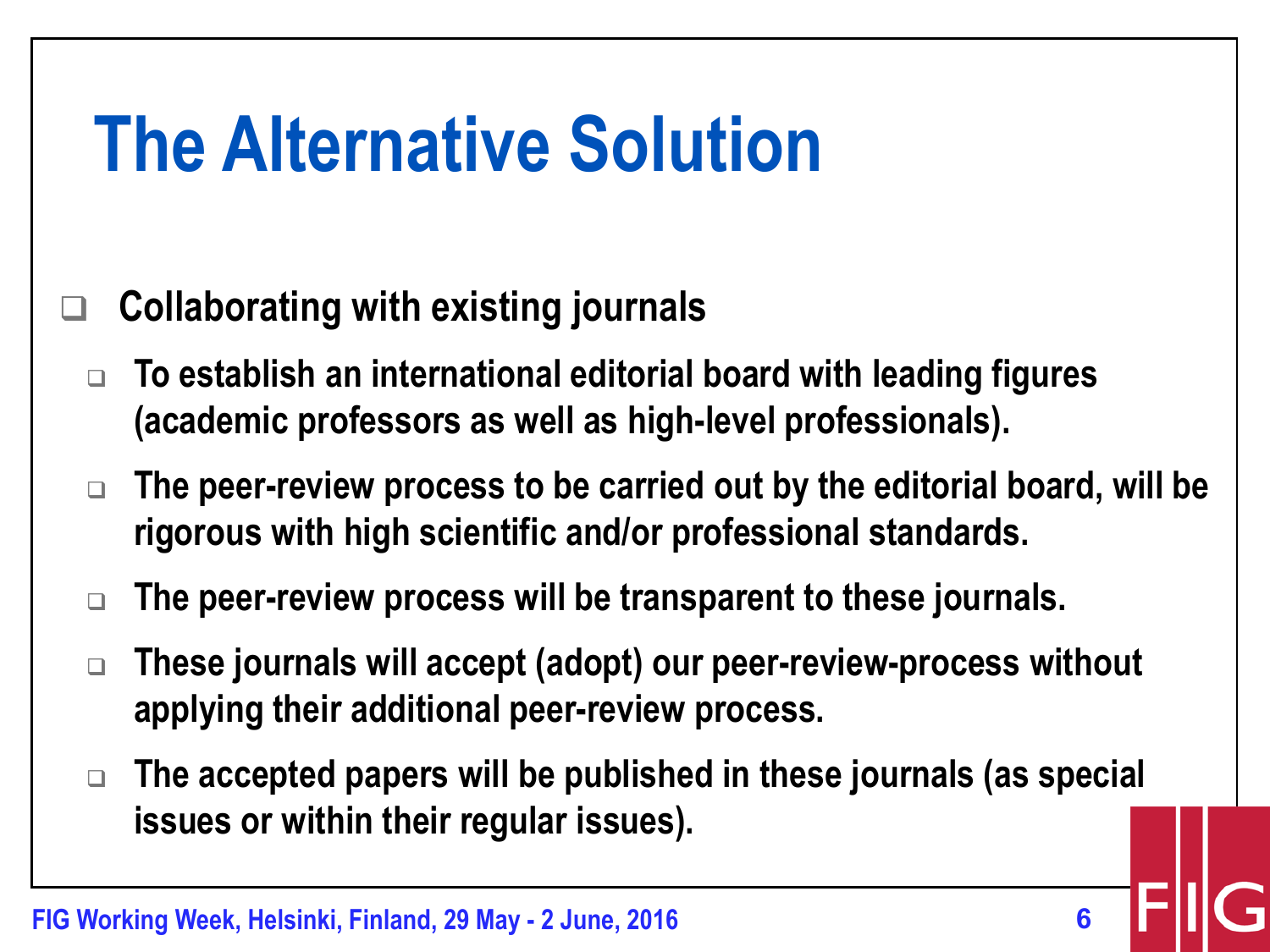### **Contact with Journals**

#### **In an alphabetic order:**

- **Applied Geomatics**
- **Cartographica**
- **CaGIS**
- **CEUS**
- **Computers & Geosciences**
- **Geoinformatica**
- **Geomatica**
- **Geo-spatial Information Science**
- **Int. Journal of Applied Earth Observation and Geoinformation (JAG)**
- **Int. Journal of Digital Earth (IJDE)**
- **ISPRS International Journal of Geo-Information (IJGI)**
- **Journal of Applied Geodesy**
- **Journal of Land Use Science**
- **Journal of Spatial Science (TJSS)**
- **Journal of Surveying Engineering**
- **Land Use Policy**
- **Marine Geodesy**
- **Surveying and Land Information Science (SaLIS)**
- **Survey Review (SR)**
- **The Cartographic Journal**
- **Transactions in GIS**
- **URISA Journal**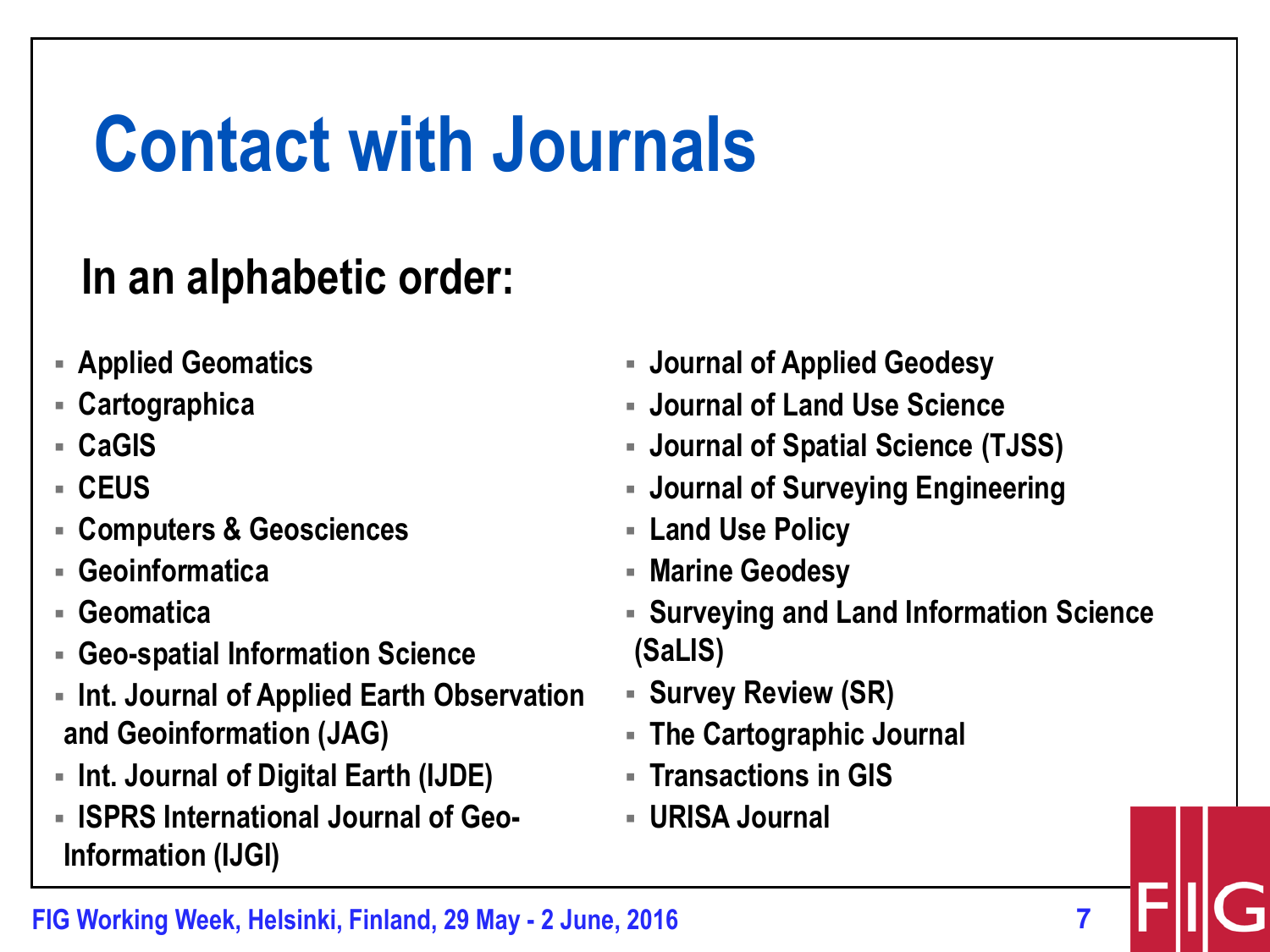#### **Recommendations (1)**

 **Adopting the solution to publish the accepted papers during our annual working weeks and congresses in existing geomatics journals for a period of 5-10 years** 

**Establishing a consistent and structured peer-review mechanism**

- **The editorial board will be nominated by the council and be approved by the GA.**
- **The nomination of the editor-in-chief and the 3-4 associate-editors will be for a term of 4 years**
- **The editorial board will have a status that is equivalent to a permanent "Task Force".**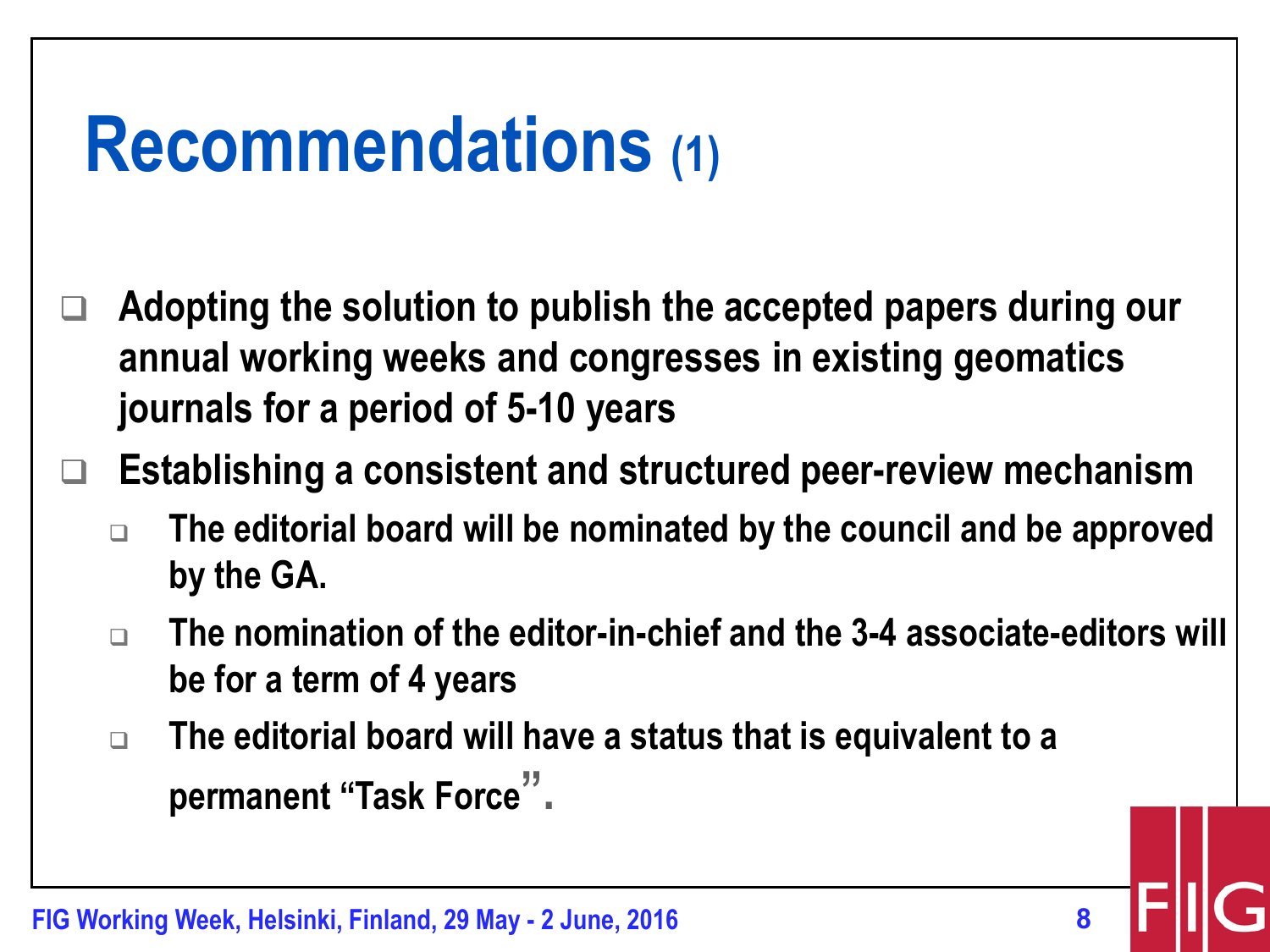#### **Recommendations (2)**

- **The editor-in-chief and the associate-editors will be responsible to nominate 20-25 reviewers as an editorial (advisory) board**
- **The editorial staff (editors and editorial board) will be acting as an independent body for all purposes**
- **This editorial staff will abide by the rules of leading journals**
	- **It will handle the review process of papers sent for publication during FIG annual working weeks and congresses**
	- **The 10 commission will have the option to adopt this mechanism for their annual workshops**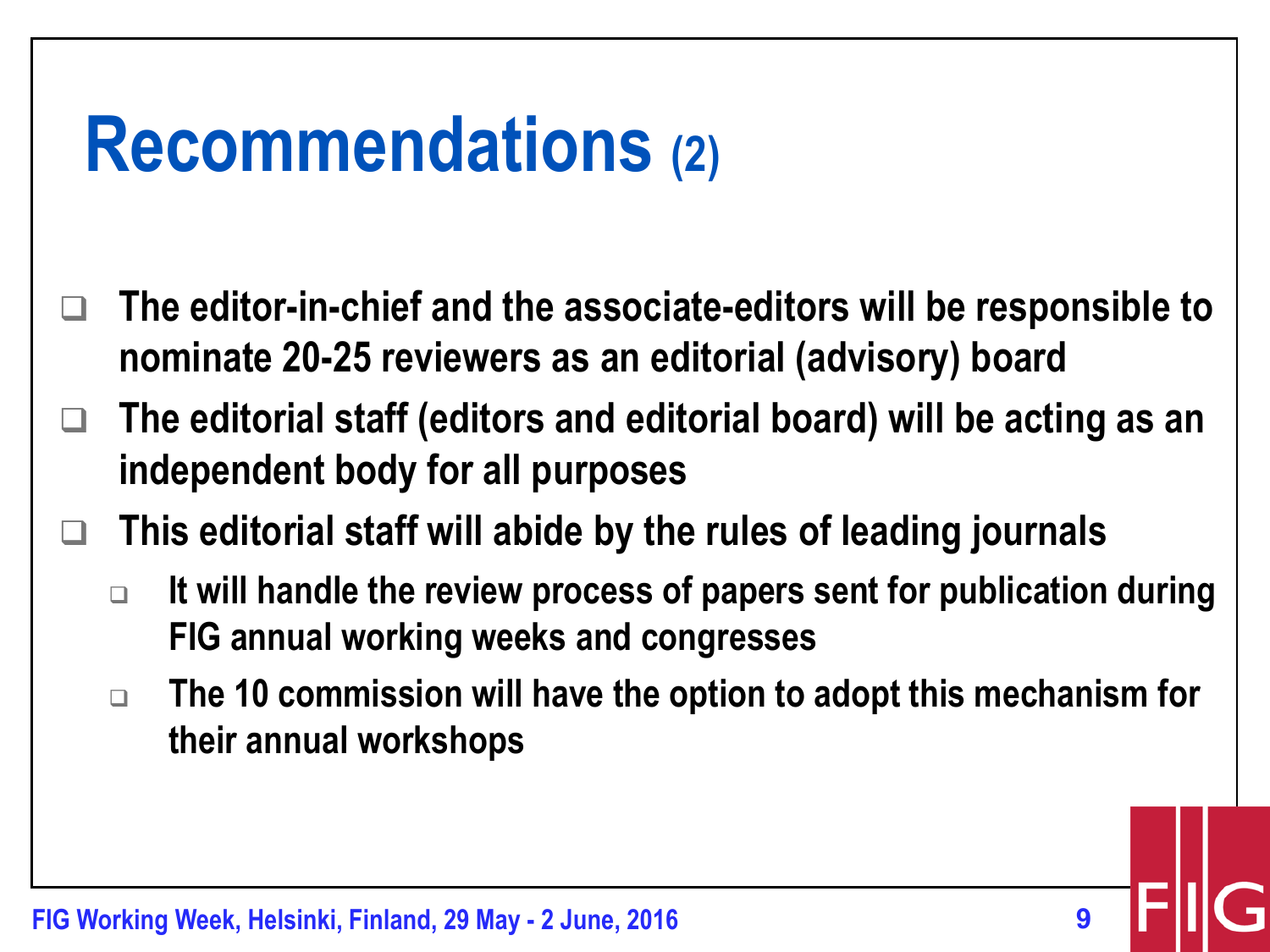#### **Recommendations (3)**

- **The current channels of "full-peer-review" & "abstract-review" for submitting papers to our annual working weeks and congresses will be kept as is**
- **Papers submitted to the full-peer-review channel will be classified into 3 groups (levels):**
	- **Fully accepted – to be published in the international scientific journals**
	- **Partial accepted – to be published as accepted papers (full-peer-review) in FIG website (as it is done for the last 8-9 years with the full-peer-review papers)**
	- **Rejected papers – will be reviewed again in the non-peer-review (abstract review) channel**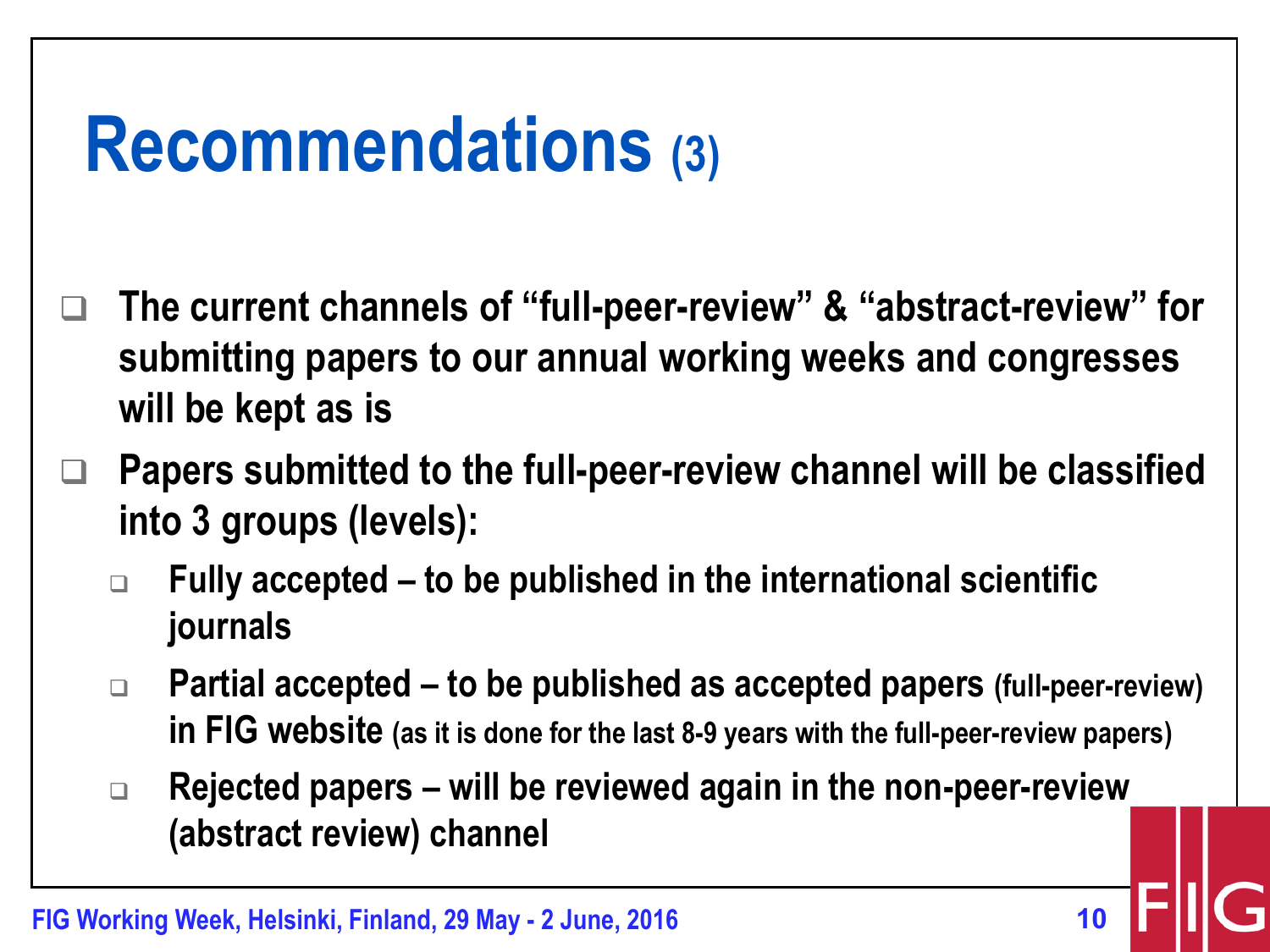#### **Recommendations (4)**

- **Postponing the decision of establishing a FIG Scientific Journal to a later date, perhaps for 5-10 years (to be discussed by the council during the term 2023-2026).**
- **To authorize the editor-in-chief and the associate-editors to reach an agreement with 5-7 journals, and determine the framework for common future activities.**
- **In order to reduce costs - the administrative activity of the editorial staff will be handled by FIG office (in a similar process to what was done until now toward working weeks and congresses)**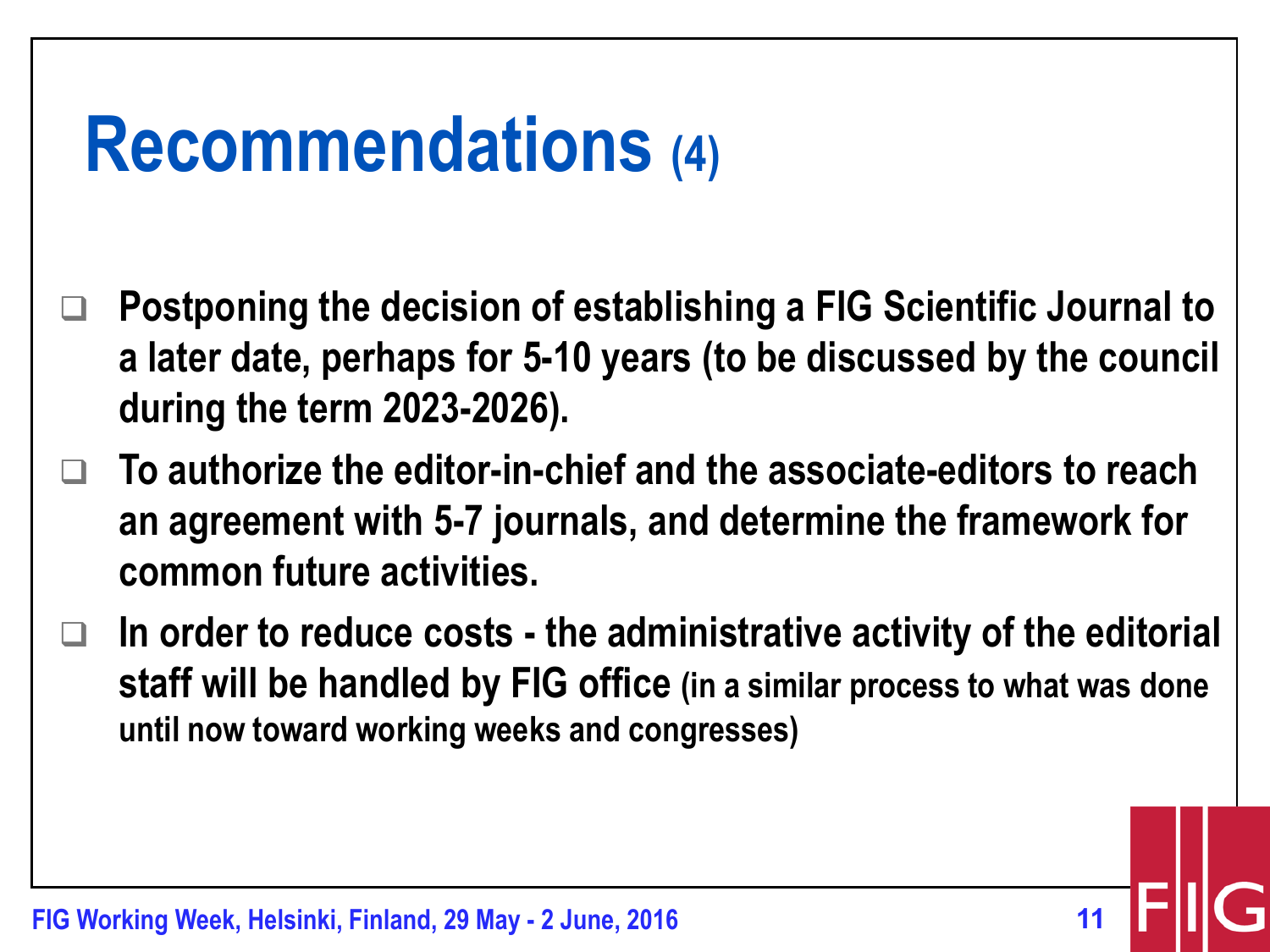#### **Proposed Timetable**

- **29.5.2017: The Task Force activity is reported to the GA**
- **31.7.2017: Council nominates an editor-in-chief and 3-4 associate-editors**
- **The 2018 GA in Istanbul have to approve the nominations**
- **31.10.2017: Editor-in-chief and associate-editors will nominate 20-25 reviewers as an editorial (advisory) board**
- **31.10.2017: The editor-in-chief and associate-editors will finalize MOUs (agreements) with 5-7 journals for mutual collaboration.**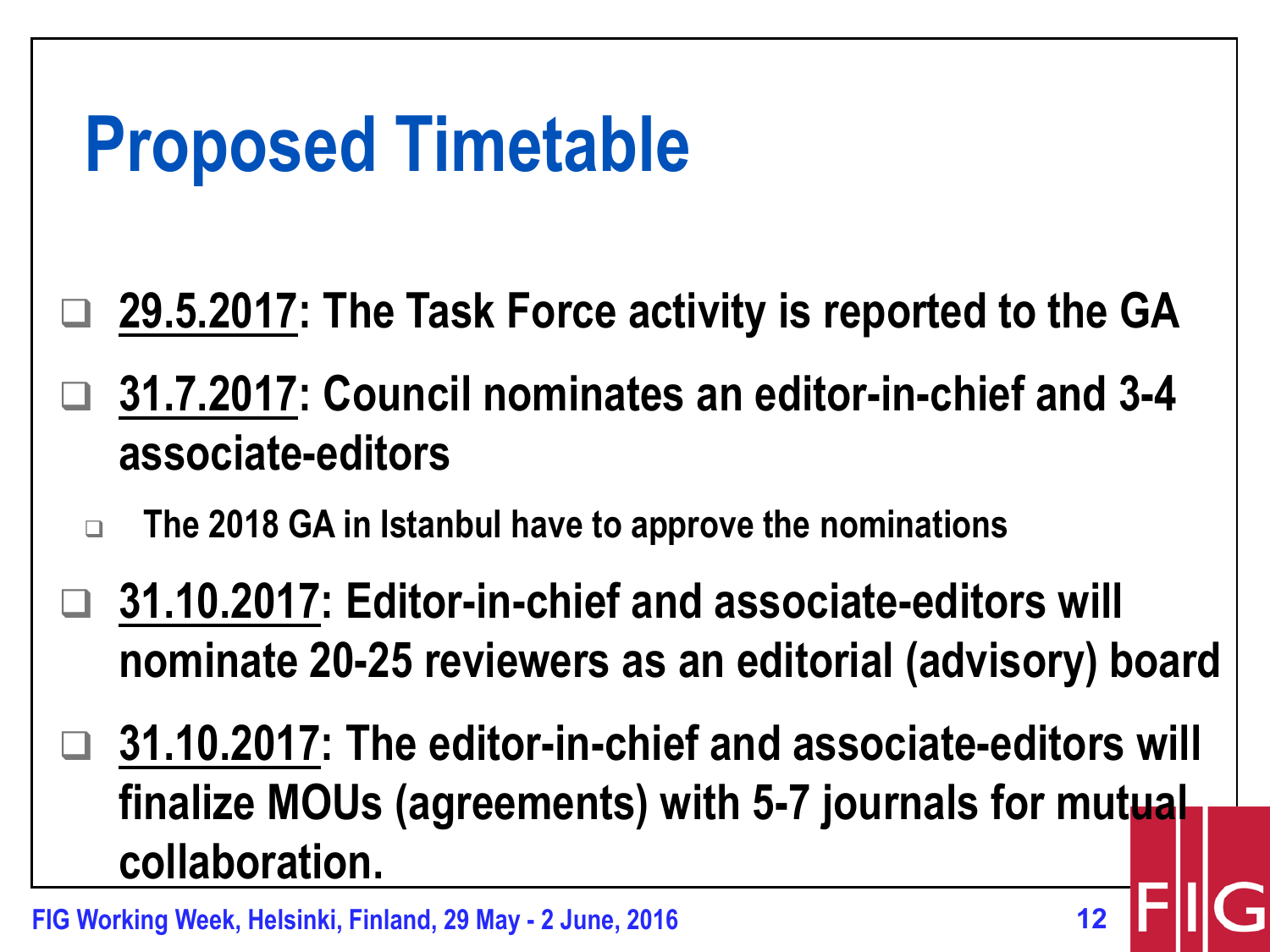#### **Proposed Timetable (cont.)**

- **Nov. 2017: FIG office will inform (toward the 2018 congress) all its members about -**
- **The new structure of the peer-review process**
- **Names of the editor-in-chief, the associate-editors and the editorial board (reviewers)**
- **Names of the journals that will be publishing the accepted papers**
- **May 2018: A report by the editor-in-chief and associateeditors will be submitted to the GA during the congress in Istanbul**